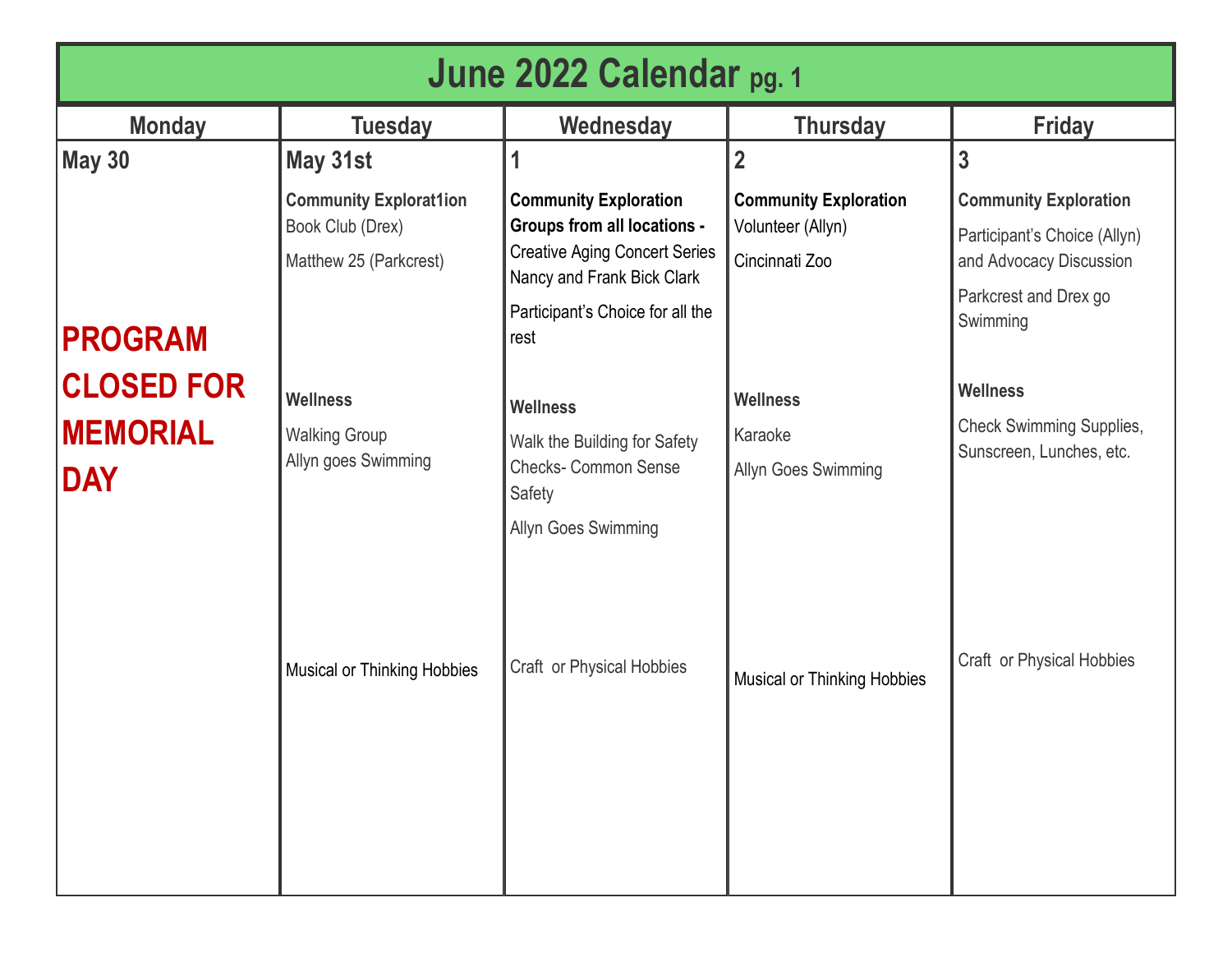| June 2022 Calendar <sub>pg. 2</sub>                                               |                                                                                                                          |                                                         |                                                                                                  |                                                                                                   |
|-----------------------------------------------------------------------------------|--------------------------------------------------------------------------------------------------------------------------|---------------------------------------------------------|--------------------------------------------------------------------------------------------------|---------------------------------------------------------------------------------------------------|
| <b>Monday</b>                                                                     | <b>Tuesday</b>                                                                                                           | Wednesday                                               | <b>Thursday</b>                                                                                  | <b>Friday</b>                                                                                     |
| $6\phantom{1}$                                                                    |                                                                                                                          | 8                                                       | 9                                                                                                | 10                                                                                                |
| <b>Community Exploration</b><br>Matthew 25 (Parkcrest)                            | <b>Community Exploration</b><br>Matthew 25 (Drex) Volunteer<br>(Allyn) Book Club (Drex)<br>Tour TQL Stadium Bring \$5.00 | <b>Community Exploration</b><br>Cincinnati Art Museum   | <b>Community Exploration</b><br>Volunteer (Allyn)<br>Library                                     | <b>Community Exploration</b><br>Advocacy Discussion at Allyn<br>Parkcrest and Drex go<br>Swimming |
| <b>Wellness</b>                                                                   | <b>Wellness</b>                                                                                                          | <b>Wellness</b>                                         | <b>Wellness</b>                                                                                  | <b>Wellness</b>                                                                                   |
| <b>Swimming Safety Skills</b><br>Allyn Goes Swimming<br>Craft or Physical Hobbies | Chair Yoga<br>Allyn Goes Swimming                                                                                        | <b>Participant Led Exercises</b><br>Allyn Goes Swimming | 40 Free Things to do this<br>Summer<br>Allyn Goes Swimming<br><b>Musical or Thinking Hobbies</b> | <b>Check Swimming Supplies,</b><br>Sunscreen, Lunches, etc.<br>Craft or Physical Hobbies          |
|                                                                                   | <b>Musical or Thinking Hobbies</b>                                                                                       | Craft or Physical Hobbies                               |                                                                                                  |                                                                                                   |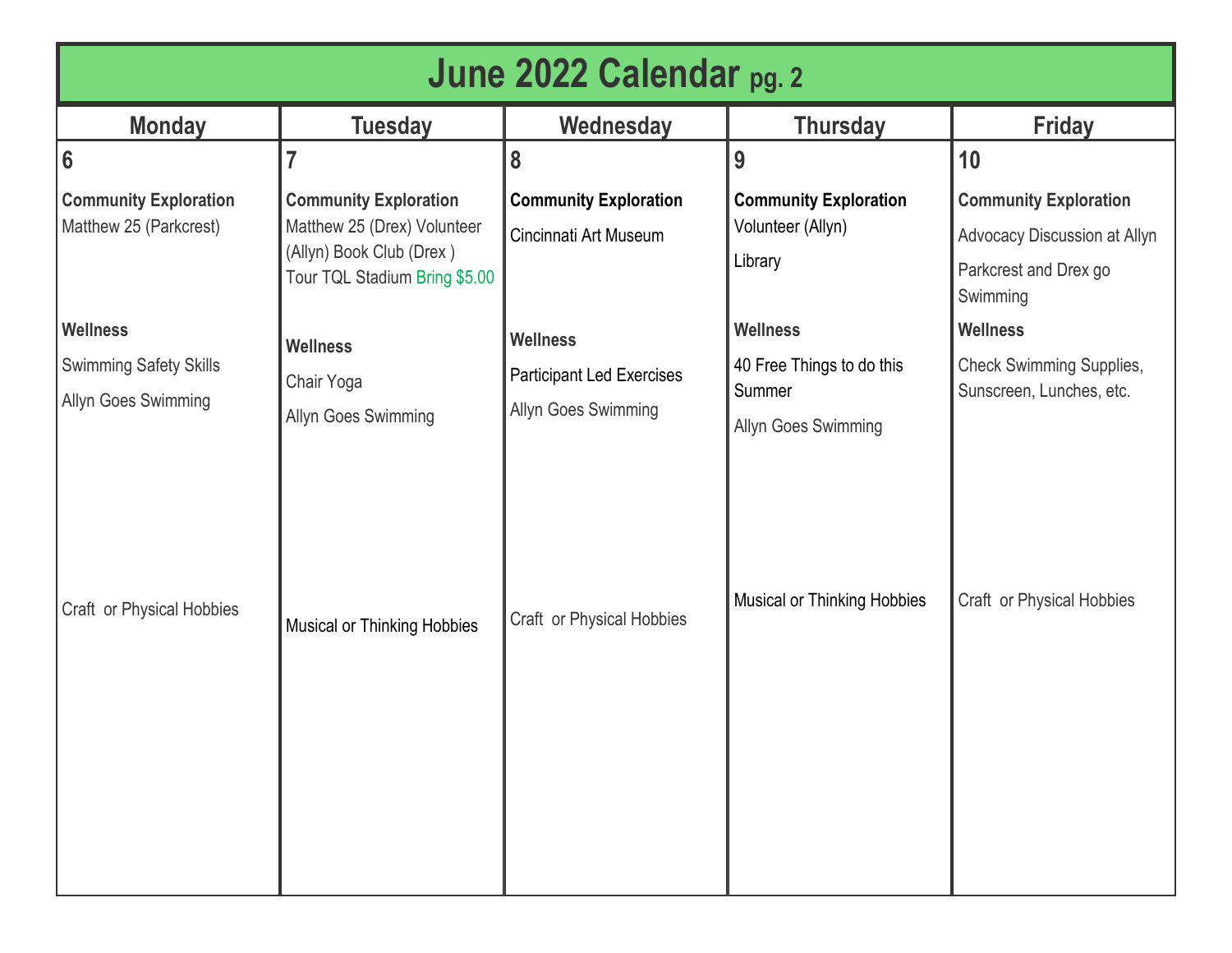| June 2022 Calendar pg. 3                                                                                    |                                                                                                                  |                                                                                        |                                                                                                                          |                                                                                                  |
|-------------------------------------------------------------------------------------------------------------|------------------------------------------------------------------------------------------------------------------|----------------------------------------------------------------------------------------|--------------------------------------------------------------------------------------------------------------------------|--------------------------------------------------------------------------------------------------|
| <b>Monday</b>                                                                                               | <b>Tuesday</b>                                                                                                   | Wednesday                                                                              | <b>Thursday</b>                                                                                                          | <b>Friday</b>                                                                                    |
| 13                                                                                                          | 14                                                                                                               | 15                                                                                     | 16                                                                                                                       | 17                                                                                               |
| <b>Community Exploration</b><br>Book Club at the Library (Drex)<br>Visit a Great Park of Hamilton<br>County | <b>Community Exploration</b><br>Matthew 25 (Parkcrest)<br>Participant's Choice Bowling or<br>Casino Bring \$\$\$ | <b>Community Exploration</b><br>Participant's Choice Bring<br>\$5.00                   | <b>Community Exploration /</b><br><b>Continuing Knowledge</b><br>Groups from all locations at<br>Drex for Creative Aging | <b>Community Exploration</b><br>Parkcrest and Drex Swimming<br>Advocacy Discussion at Allyn      |
| <b>Wellness</b>                                                                                             | <b>Wellness</b>                                                                                                  | <b>Wellness</b>                                                                        | <b>Concert Series Classical</b><br>Surprise                                                                              | <b>Wellness</b>                                                                                  |
| Walking Group or Participant's<br>Choice<br>Allyn Goes Swimming                                             | <b>Common Summer Pests</b><br>Allyn Goes Swimming                                                                | The Importance of Staying<br><b>Hydrated this Summer</b><br><b>Allyn Goes Swimming</b> | Participants' Choice for all the<br>rest<br><b>Wellness</b>                                                              | <b>Facts About Food Poisoning</b><br><b>Check Swimming Supplies,</b><br>Sunscreen, Lunches, etc. |
|                                                                                                             |                                                                                                                  |                                                                                        | <b>Walking Group or Group</b><br><b>Discussion</b><br>Allyn Goes Swimming                                                |                                                                                                  |
| Craft or Physical Hobbies                                                                                   | <b>Musical or Thinking Hobbies</b>                                                                               | Craft or Physical Hobbies                                                              | <b>Musical or Thinking Hobbies</b>                                                                                       | Craft or Physical Hobbies                                                                        |
|                                                                                                             |                                                                                                                  |                                                                                        |                                                                                                                          |                                                                                                  |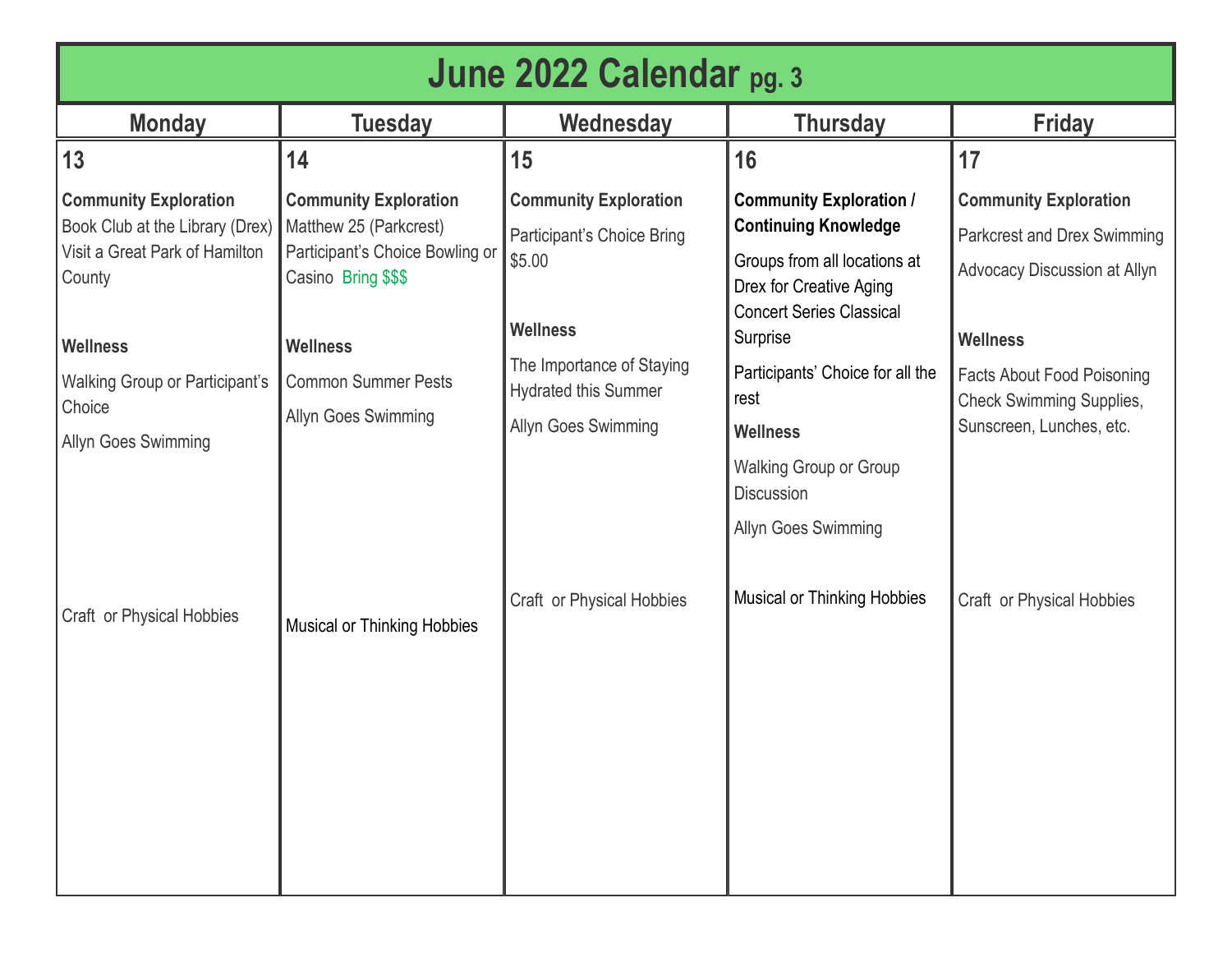| June 2022 Calendar <sub>pg. 4</sub>                                                                        |                                                                                              |                                                                                                                    |                                                                                               |                                                                                                                                 |
|------------------------------------------------------------------------------------------------------------|----------------------------------------------------------------------------------------------|--------------------------------------------------------------------------------------------------------------------|-----------------------------------------------------------------------------------------------|---------------------------------------------------------------------------------------------------------------------------------|
| <b>Monday</b>                                                                                              | <b>Tuesday</b>                                                                               | Wednesday                                                                                                          | <b>Thursday</b>                                                                               | <b>Friday</b>                                                                                                                   |
| 20                                                                                                         | 21                                                                                           | 22                                                                                                                 | 23                                                                                            | 24                                                                                                                              |
| <b>Community Exploration</b><br>Matthew 25 (Parkcrest)<br>Volunteer (Allyn)<br>Participant's Choice (Drex) | <b>Community Exploration</b><br>Matthew 25 (Drex)<br>Cincinnati Zoo<br>(Allyn and Parkcrest) | <b>Community Exploration</b><br>Book Club (Drex)<br>Volunteering (Allyn)<br>Queen City Soup Kitchen<br>(Parkcrest) | <b>Community Exploration</b><br>Participant's Choice Bring<br>\$5.00                          | <b>Community Exploration</b><br>Parkcrest and Drex Swimming<br>Advocacy Discussion at Allyn                                     |
| <b>Wellness</b><br><b>Walking Group or Group</b><br><b>Discussion</b><br>Allyn Goes Swimming               | <b>Wellness</b><br>Karaoke<br>Allyn Goes Swimming                                            | <b>Wellness</b><br><b>Walking Group</b><br>Allyn Goes Swimming                                                     | <b>Wellness</b><br>Dance Party! Dance to Your<br><b>Favorite Songs</b><br>Allyn Goes Swimming | <b>Wellness</b><br>Heat Awareness and Sun-<br>screen Application<br><b>Check Swimming Supplies,</b><br>Sunscreen, Lunches, etc. |
| Craft or Physical Hobbies                                                                                  | <b>Musical or Thinking Hobbies</b>                                                           | Craft or Physical Hobbies                                                                                          | <b>Musical or Thinking Hobbies</b>                                                            | Craft or Physical Hobbies                                                                                                       |